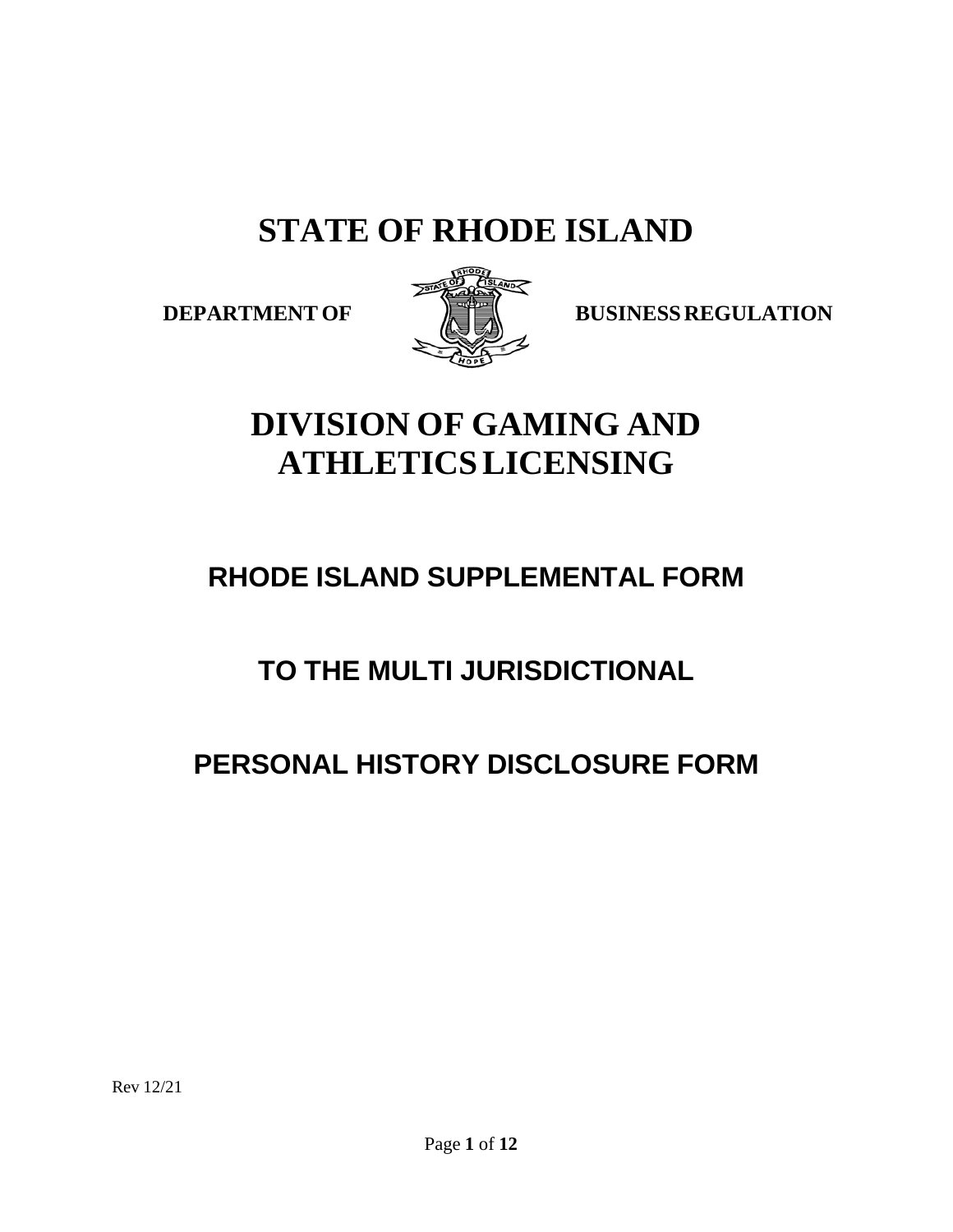## **RHODE ISLAND SUPPLEMENTAL FORM**

## **TO THE MULTI JURISDICTIONAL**

# **PERSONAL HISTORY DISCLOSURE FORM**

Position Applied For:

Check Location(s): **Bally's Twin River Lincoln Casino Resort Bally's Tiverton Casino & Hotel**

#### **APPLICATION INSTRUCTIONS FEE: \$300.00**

- 1. The application must be legible, or it will not be accepted.
- 2. All questions must be answered. Do not leave blank spaces. If a question does not apply to you, please indicate "Does Not Apply" in the response section. If there is nothing to disclose in response to a particular question, please state "None" in the response section.
- 3. If you need additional space to answer a question, please refer to the space provided on page 8. Be sure to indicate the number of the question you are answering. Additional blank pages listing the question number and initialed are acceptable.
- 4. All pages of the application must be initialed, properly signed and notarized where indicated.
- 5. The following type of original documents will be acceptable to establish the identity of the applicant:
	- A. U.S. birth certificate issued by a state, county, or municipal authority with an official seal.
	- B. Current and valid photo driver's license.
	- C. Current and valid US military identification card.
	- D. Current and valid U.S. Passport or Certificate of Naturalization or current INS identification card.
	- E. Current and valid photo identification card issued by a federal, state, or local government agency.
- 6. If the name on your application is different than the name on the identification provided then you must also provide a court ordered name change, marriage certificate or divorce decree to establish the reason for the different name.
- 7. An original completed application must be presented to the Division of Gaming and Athletics Licensing ("Division). A check or money order in the amount of \$300.00 payable to the "State of Rhode Island, General Treasurer" must accompany the application. **No cash is accepted. License will expire on December 31, 2024**.
- 8. Once your application is accepted and your identity verified you will be photographed, and subject to a complete background check before your license is issued.

Initials\_ \_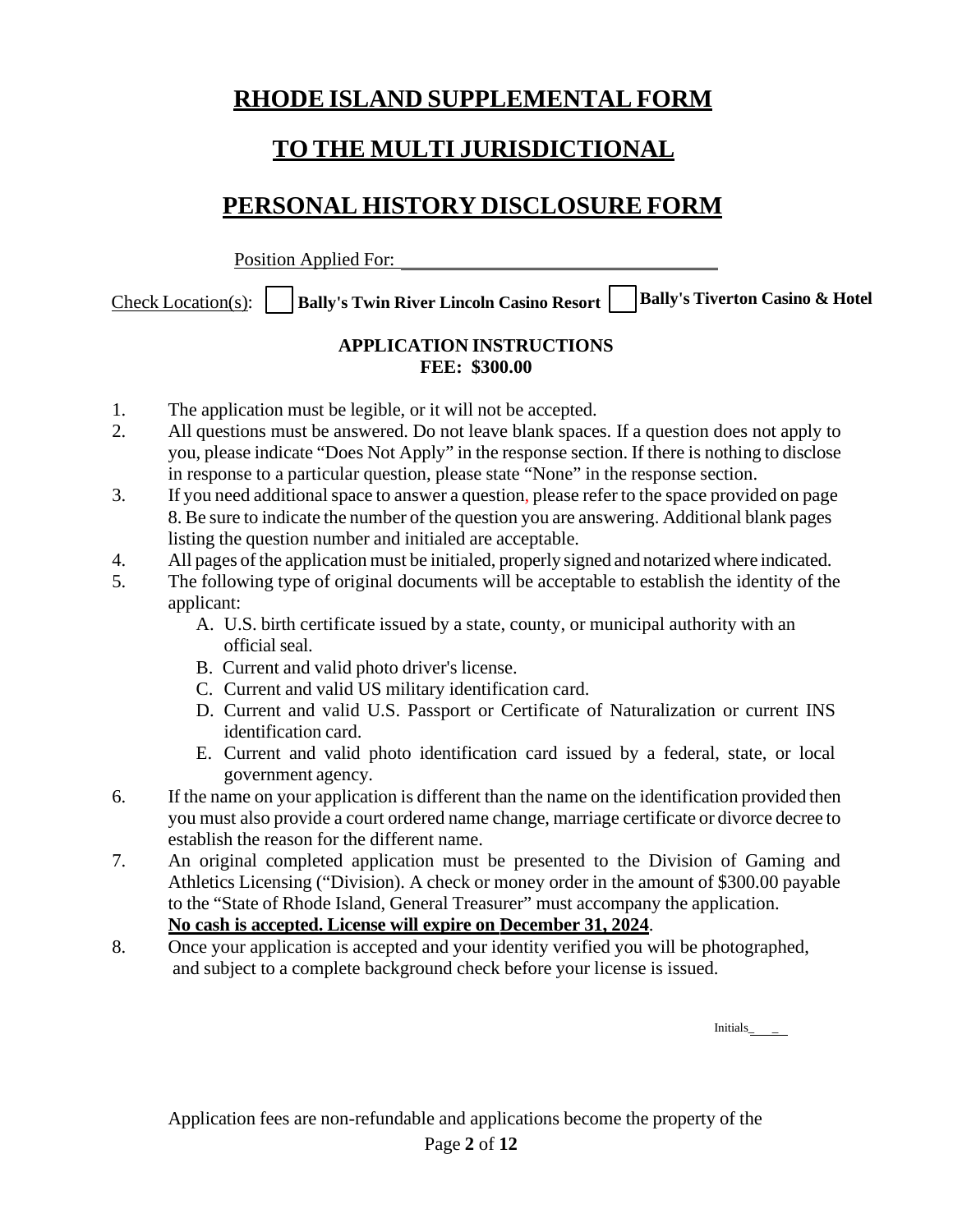Division. Applications may be obtained from and submitted in a sealed envelope to either satellite office of the Division.

- 9. Individual offices at each facility can be located by contacting any employee for directions upon arrival at the facility. YOU SHOULD SUBMIT YOUR APPLICATION TO THE DEPARTMENT OF BUSINESS REGULATION AND NOT YOUR EMPLOYER IN ORDER TO PROTECT THE CONFIDENTIALITY OF THE INFORMATION IN YOUR APPLICATION.
- 10. A complete National BCI Check must be conducted before your license is issued.

#### **RI State Police (BCI)**

- Located either at the Bally's Twin River Lincoln Casino Resort/Bally's Tiverton Casino & Hotel State Office. Please see dates and times on the Department of Business Regulation's website at: [www.dbr.ri.gov.](http://www.dbr.ri.gov/)
- PAYMENT Employees of the Gaming Facility must visit the Gaming Facilities Human Resource Department prior to fingerprinting.
- Applicant must bring positive ID
- Applicant must bring a signed Release Authorization Form indicating the specific statute.
- 11. Should you be unable to understand this form fully in English, it is your responsibility to acquire adequate means of translation.

Si usted no puede entender este formulario completamente en Ingles, es su responsabilidad de obtener los metodos necesarios de traduccion.

- 12. You must provide the Division with any change of address as all notices concerning your license will be sent to the listed address on this form.
- 13. Failure to answer any question completely and truthfully will result in denial of your Supplemental Form Employee Application.
- 14. All written correspondence regarding this form shall be directed to the following:

Department of Business Regulation Division of Gaming and Athletics Licensing John O. Pastore Center Attn: Christina Tobiasz 1511 Pontiac Avenue, Bldg. 69-1 Cranston, Rhode Island 02920-0942

Initials\_\_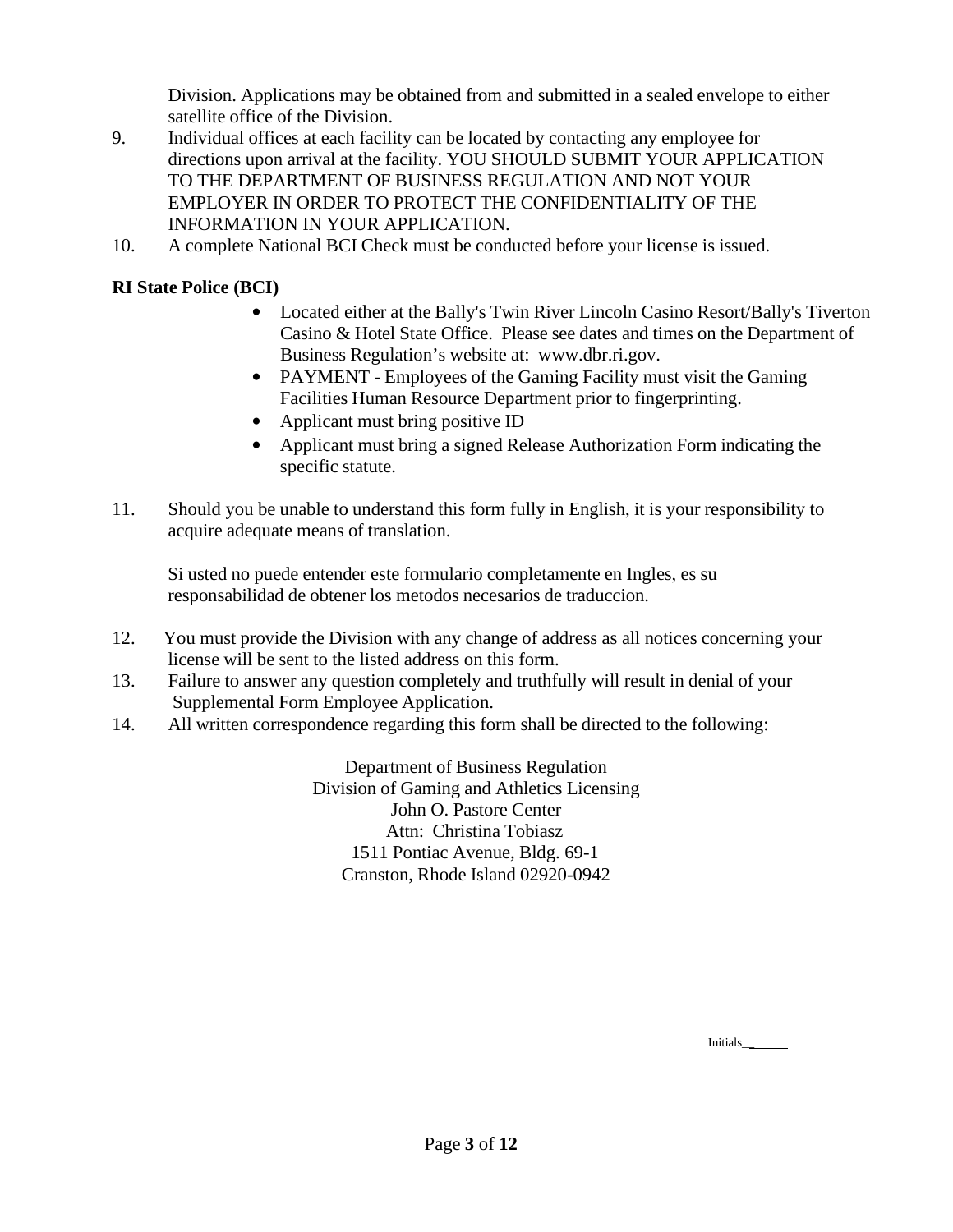#### **DO NOT WRITE ON THIS PAGE THIS PAGE FOR OFFICIAL USE ONLY**

|           | Date of Birth (CONFIDENTIAL):                                                                                                                                      |
|-----------|--------------------------------------------------------------------------------------------------------------------------------------------------------------------|
|           | Identifying Documents: (CONFIDENTIAL)                                                                                                                              |
|           | United States birth certificate issued by a state, county, or municipal authority with an<br>official seal.                                                        |
|           | Current and Valid photo driver's license.                                                                                                                          |
|           | State Issued:<br>Expiration Date:                                                                                                                                  |
|           | Current and valid United States Military identification card.                                                                                                      |
|           | Current and valid United States Passport                                                                                                                           |
|           | Expiration Date:                                                                                                                                                   |
|           | Certification of Naturalization.                                                                                                                                   |
|           | Current INS identification card.                                                                                                                                   |
|           | Specify Status<br>Expiration Date                                                                                                                                  |
|           | Current and valid photo identification card issued by a federal, state, or local<br>government agency. (Ex. RI identification card, Division issued License, etc.) |
|           | Specify Type:                                                                                                                                                      |
| Comments: |                                                                                                                                                                    |
|           | NOTE: PORTIONS OF THIS APPLICATION ARE CONFIDENTIAL AND NOT                                                                                                        |

Authorized By: Date:

#### **PLEASE PRINT OR TYPE THE ANSWERS TO THE FOLLOWING QUESTIONS IN THE SPACES PROVIDED**: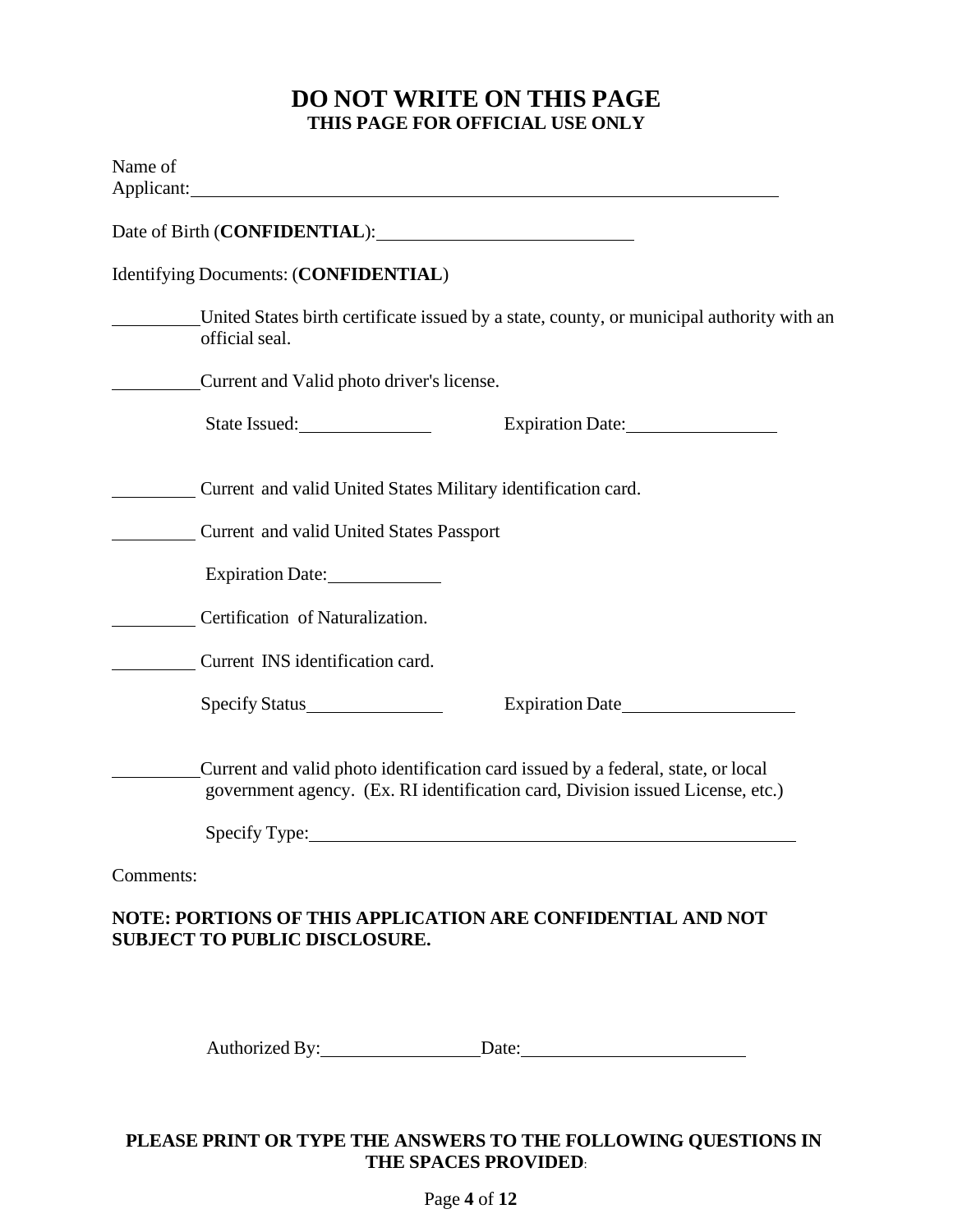| 1. Name: (Last)                                                                   |                                                                  | $2.$ (First)                     |         |                                         |  |
|-----------------------------------------------------------------------------------|------------------------------------------------------------------|----------------------------------|---------|-----------------------------------------|--|
|                                                                                   |                                                                  |                                  |         | 3. (Middle)                             |  |
| 4. Mailing Address: (Number & Street)                                             |                                                                  | (City)                           | (State) | (Zip Code)                              |  |
| NOTE: ANSWERS TO QUESTIONS #5 THROUGH TO INCLUDING #28 ARE<br><b>CONFIDENTIAL</b> |                                                                  |                                  |         |                                         |  |
| 5. Home Address: (If different than mailing address)                              |                                                                  |                                  |         |                                         |  |
| (Number & Street)                                                                 |                                                                  | (City)                           |         | (State)                                 |  |
| 6. Home Telephone (Include Area Code)                                             |                                                                  | 7. Business Telephone            |         | 8. Contact phone                        |  |
| 9. Date of Birth: (Mo) (Day) (Year)                                               |                                                                  | 10. Maiden Name                  |         | 11. Alias or Nickname                   |  |
| 12. Height $(Ft - In)$                                                            |                                                                  | 13. Weight (Lbs)                 |         | 14. Social Security #<br>(Confidential) |  |
|                                                                                   |                                                                  | <b>CHECK THE APPROPRIATE BOX</b> |         |                                         |  |
| <b>15. HAIR COLOR:</b>                                                            |                                                                  | 16. EYE COLOR:                   |         | 17. SEX:                                |  |
| <b>Black</b><br>Brown<br>Blond<br>Red<br>Gray<br>White<br>Bald                    | <b>Black</b><br>Brown<br>Hazel<br><b>B</b> lue<br>G ray<br>Green |                                  |         | Male<br>Female                          |  |

18. Have you been known by any other name or names other than those listed above? If yes, list the additional names below:

Initials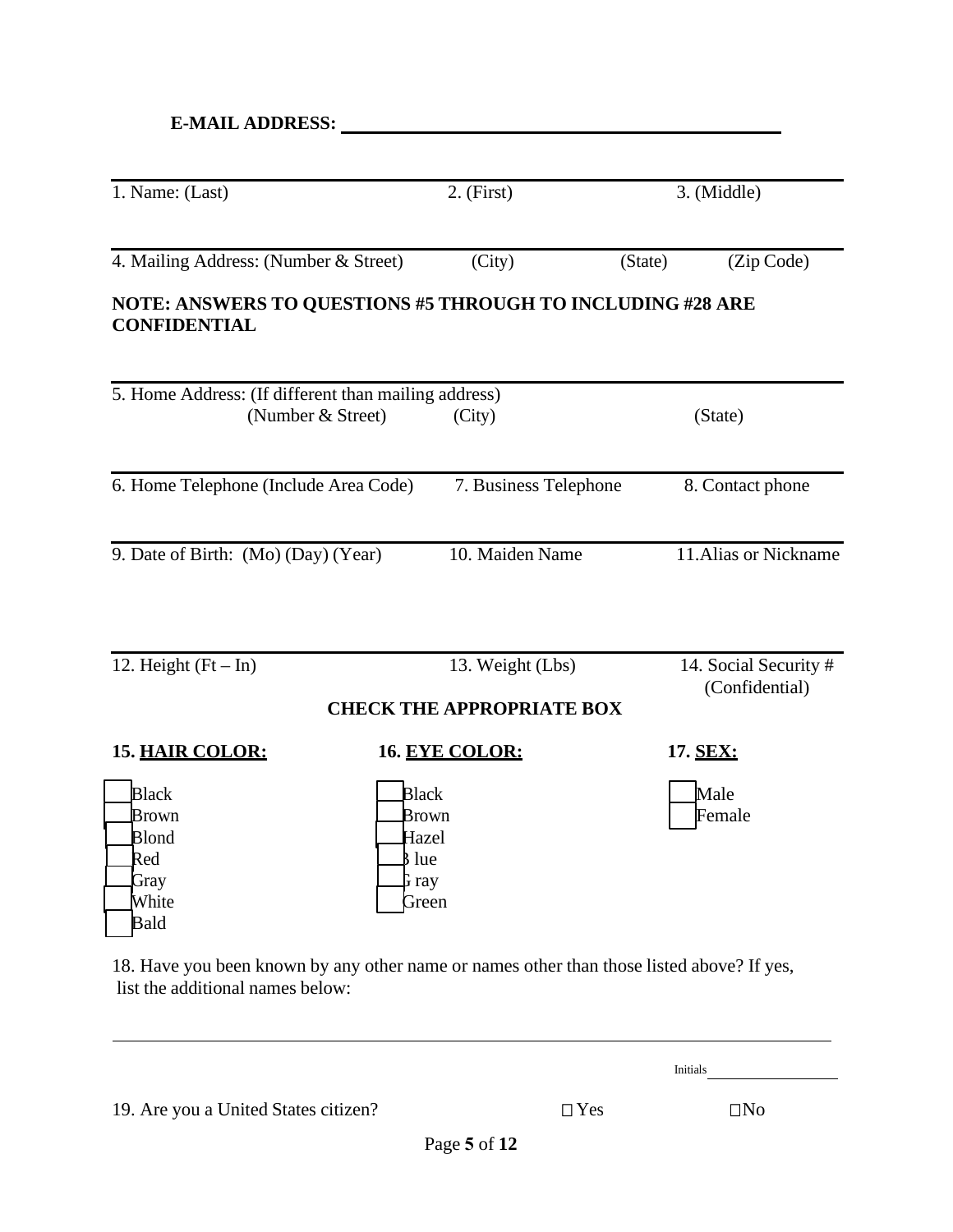- 20. If you are a naturalized citizen of the United States, attach a copy of your Certificate of Naturalization to this application.
- 21. If you are not a citizen of the United States, please indicate:

| A. The country of which you are a citizen:                                                                                                                                                                                                                                                              |                                 |              |                                                                                                                                                                                                                                |
|---------------------------------------------------------------------------------------------------------------------------------------------------------------------------------------------------------------------------------------------------------------------------------------------------------|---------------------------------|--------------|--------------------------------------------------------------------------------------------------------------------------------------------------------------------------------------------------------------------------------|
| B. Place of Birth:                                                                                                                                                                                                                                                                                      |                                 |              |                                                                                                                                                                                                                                |
|                                                                                                                                                                                                                                                                                                         | City                            | <b>State</b> | Country                                                                                                                                                                                                                        |
| C. Port of Entry to the United States:                                                                                                                                                                                                                                                                  |                                 |              |                                                                                                                                                                                                                                |
| D. Name and address of sponsor upon your arrival:                                                                                                                                                                                                                                                       |                                 |              |                                                                                                                                                                                                                                |
|                                                                                                                                                                                                                                                                                                         |                                 |              |                                                                                                                                                                                                                                |
|                                                                                                                                                                                                                                                                                                         |                                 |              |                                                                                                                                                                                                                                |
| 22. If you are not a United States citizen, but you are a legally authorized permanent resident<br>alien or authorized to be employed in the United States, please attach a copy of your INS<br>identification card to this application. Also provide the number in the space below:<br>INS "A" number: |                                 |              |                                                                                                                                                                                                                                |
| 23. Give the name of your present spouse (Maiden name if applicable):                                                                                                                                                                                                                                   |                                 |              |                                                                                                                                                                                                                                |
| 24. Have you ever applied to the Division of Gaming and Athletics Licensing for any license in<br>the past? $Yes$ No                                                                                                                                                                                    | If yes, complete the following: |              |                                                                                                                                                                                                                                |
|                                                                                                                                                                                                                                                                                                         |                                 |              |                                                                                                                                                                                                                                |
|                                                                                                                                                                                                                                                                                                         |                                 |              |                                                                                                                                                                                                                                |
|                                                                                                                                                                                                                                                                                                         |                                 |              | C. Disposition (Granted, Pending, Denied) Manual Accords 2014 12:00 12:00 12:00 12:00 12:00 12:00 12:00 12:00 12:00 12:00 12:00 12:00 12:00 12:00 12:00 12:00 12:00 12:00 12:00 12:00 12:00 12:00 12:00 12:00 12:00 12:00 12:0 |
| D. If issued provide license number:                                                                                                                                                                                                                                                                    |                                 |              |                                                                                                                                                                                                                                |
|                                                                                                                                                                                                                                                                                                         |                                 |              |                                                                                                                                                                                                                                |

Initial

25. If applicable, the name of the holding company (ies) of the facility or licensee with which you have any positions: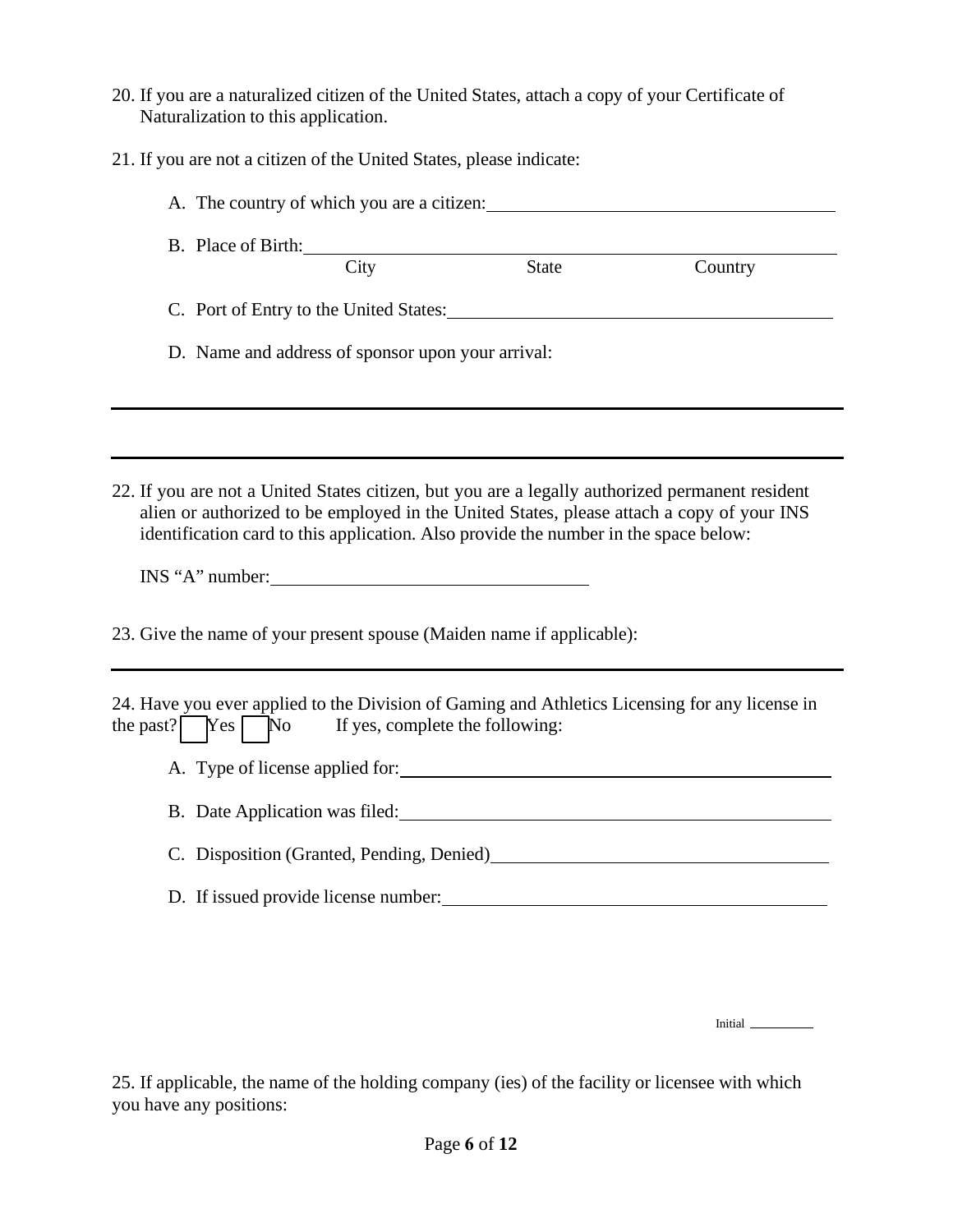26. Please identify if any of the below positions apply to you in connection with the above two questions.

| Owner                     | Stockholder     |
|---------------------------|-----------------|
| ¶nvestor                  | Director        |
| Officer                   | Partner         |
| <b>Principal Employee</b> | Other (Specify) |
|                           |                 |

27. Do you have any ownership interest or financial investment in any business applying for or currently licensed by the State of Rhode Island, Department of Business Regulation, Division of Gaming and Athletics Licensing?

| Name of Business | Nature and amount of<br>Interest/Investment | %Ownership<br>in business | Gaming<br>Agency |
|------------------|---------------------------------------------|---------------------------|------------------|
| 1.               |                                             |                           |                  |
|                  |                                             |                           |                  |
| 2.               |                                             |                           |                  |
|                  |                                             |                           |                  |
| 3.               |                                             |                           |                  |
|                  |                                             |                           |                  |
| 4.               |                                             |                           |                  |
|                  |                                             |                           |                  |
| 5.               |                                             |                           |                  |

Initials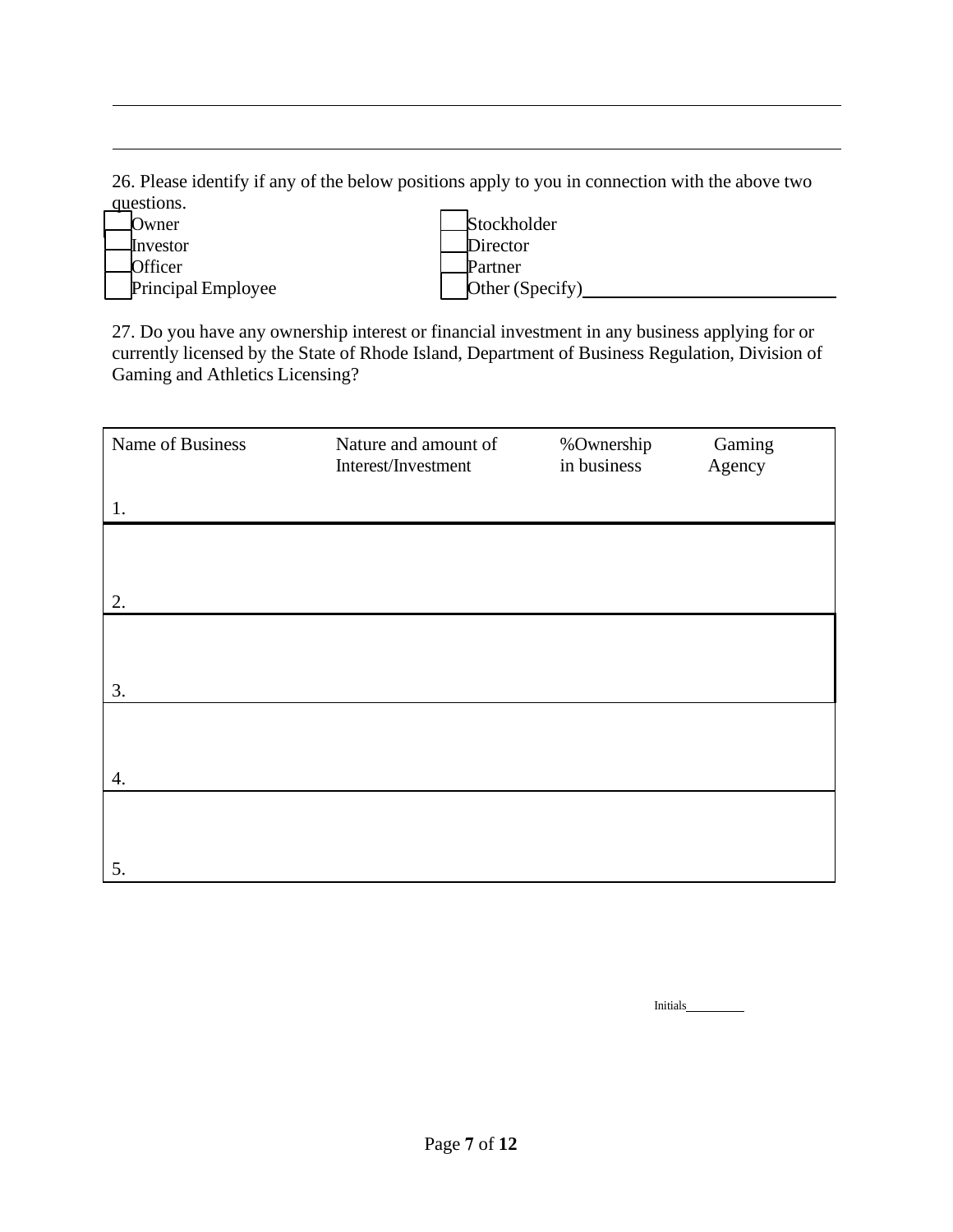| 28. Have you ever applied in any other jurisdiction for a license to participate in a lawful gaming<br>operation? (Including casino gaming, horse racing, dog racing, pari-mutuel operation, lottery,<br>sports betting, etc.)? $\boxed{\phantom{\text{y}}\text{Yes}}$ $\boxed{\phantom{\text{y}}\text{No}}$ If yes, complete the<br>following: |
|-------------------------------------------------------------------------------------------------------------------------------------------------------------------------------------------------------------------------------------------------------------------------------------------------------------------------------------------------|
| B. Date Application was filed:                                                                                                                                                                                                                                                                                                                  |
| C. Disposition (Granted, Pending, Denied)                                                                                                                                                                                                                                                                                                       |
| D. If issued provide license number:                                                                                                                                                                                                                                                                                                            |
| E. Name of licensing agency:                                                                                                                                                                                                                                                                                                                    |
| F. Position sought or held:                                                                                                                                                                                                                                                                                                                     |
| G. Type of gaming operation:                                                                                                                                                                                                                                                                                                                    |

As indicated in the instructions on page 2 of this form, this page is to be used by you for any questions which require additional space to answer. The number of the question must be stated immediately prior to your answer. If additional pages are needed, photocopy this page, or add paper of similar size and identify these pages with corresponding numbers and letters. **Be sure to include your initials at the bottom on any new page added.**

#### **IDENTIFY ALL ANSWERS BY ORIGINAL QUESTION NUMBERS**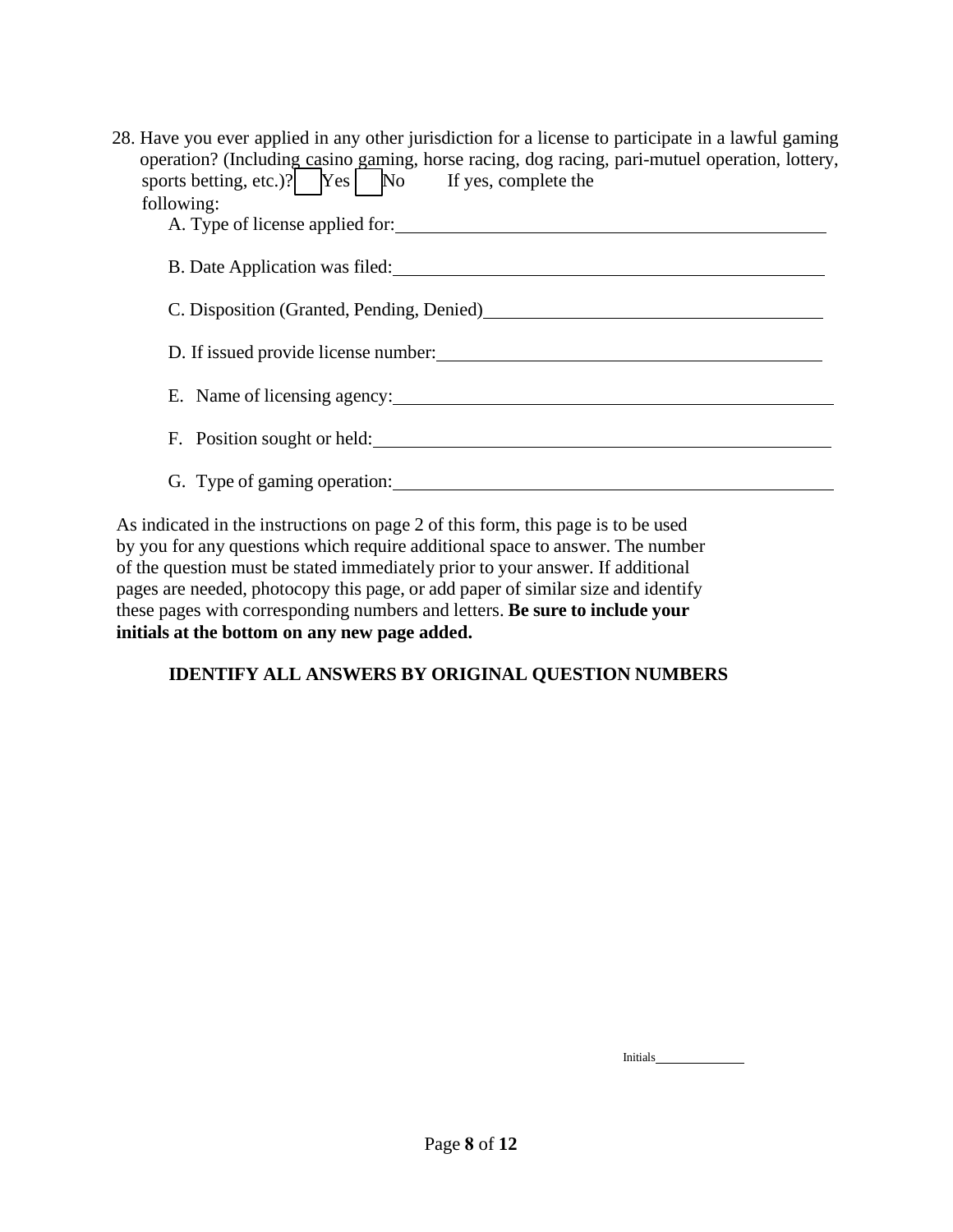## **STATEMENT OF TRUTH**

STATE OF  $\qquad \qquad \vdots$ 

NAME (Print )

being duly sworn according to law deposes and says:

- 1. I am the applicant who is submitting this application form.
- 2. I personally supplied the information contained in this form.
- 3. I understand and read the English language, or I have had an interpreter read, explain, and record the answer to each and every question on this application form.
- 4. I swear (or affirm) that the foregoing statements made by me are true. I am aware that if any of the foregoing statements made by me are willfully false, I am subject to punishment.

DATED: (Legal Signature)

Signature of Applicant

Subscribed and sworn to before me this day of

 $, 20$   $.$ 

Notary Public State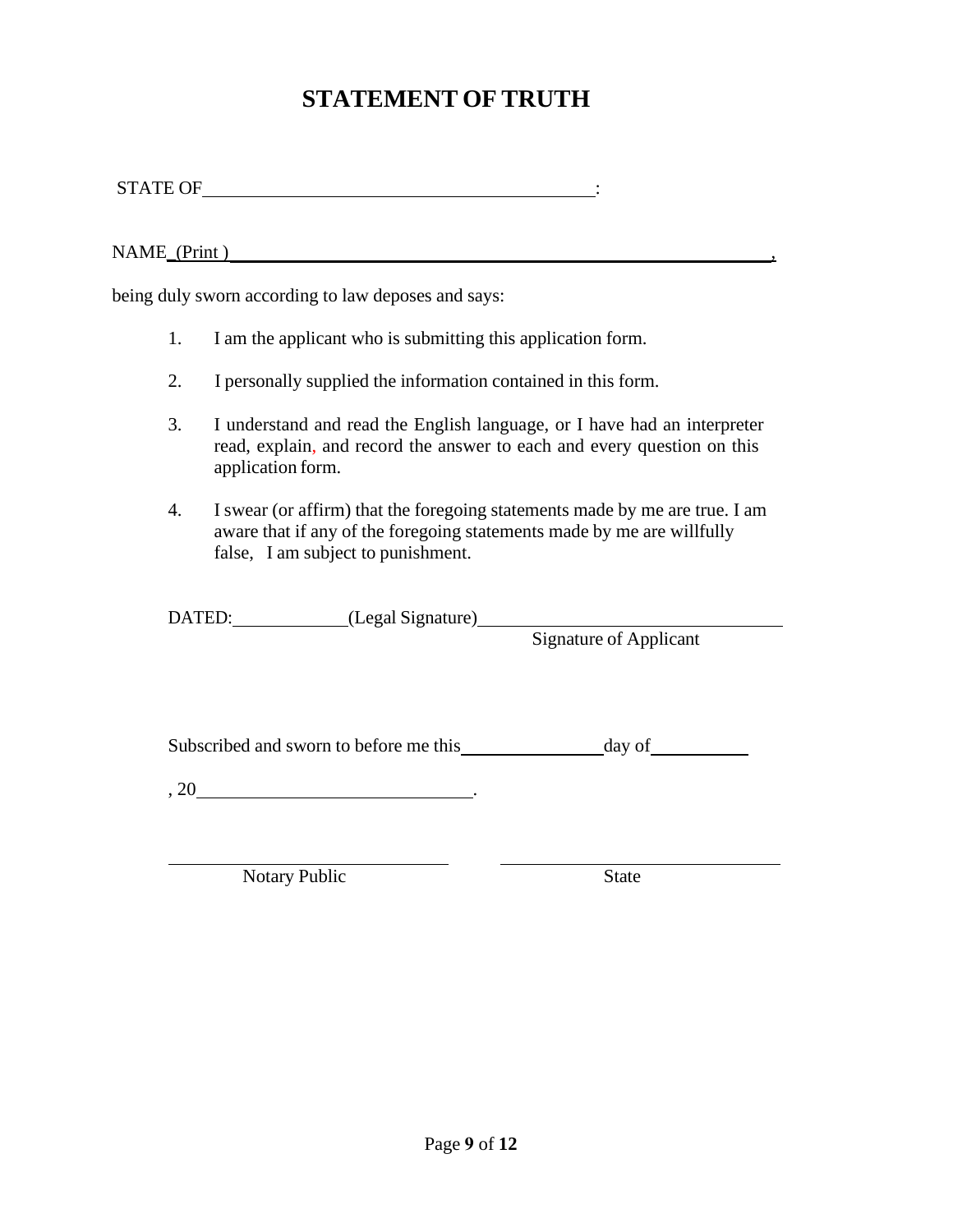## **STATEMENT OF APPLICANT**

In accepting a license issued pursuant to Rhode Island General Laws § 41- 4-*1 et seq*., 42-61.3 *et. seq.*:

I agree to abide by all applicable statutes and regulations.

I understand that I am freely consenting to any warrantless search by any governmental agency within the grounds of Bally's Twin River Lincoln Casino Resort or Bally's Tiverton Casino & Hotel ("the facility"), of the premises which I occupy or control, and my personal property and effects at the Facility, and to the seizure of any illegal item which said search may produce.

I hereby certify that I have read the foregoing application and affirm that every statement contained therein is true, complete and correct. I understand that if I misstate or omit any fact, I am subject to the penalties provided by law and by the above-mentioned rules and regulations and my application may be denied.

I hereby authorize the Rhode Island Department of Business Regulation, Division of Gaming and Athletics Licensing, Rhode Island Division of Lotteries and the Gaming Enforcement Unit of the Rhode Island State Police to investigate any and all records relating to or referenced to in this application, including, but not limited to, any criminal conviction. I FULLY UNDERSTAND THE PRECEDING WAIVER.

| DATED:                                 | (Legal Signature) |                               |  |
|----------------------------------------|-------------------|-------------------------------|--|
|                                        |                   | <b>Signature of Applicant</b> |  |
|                                        |                   |                               |  |
|                                        |                   |                               |  |
| Subscribed and sworn to before me this |                   | day of $\qquad$               |  |
| , 20                                   |                   |                               |  |
|                                        |                   |                               |  |
|                                        |                   |                               |  |

Notary Public State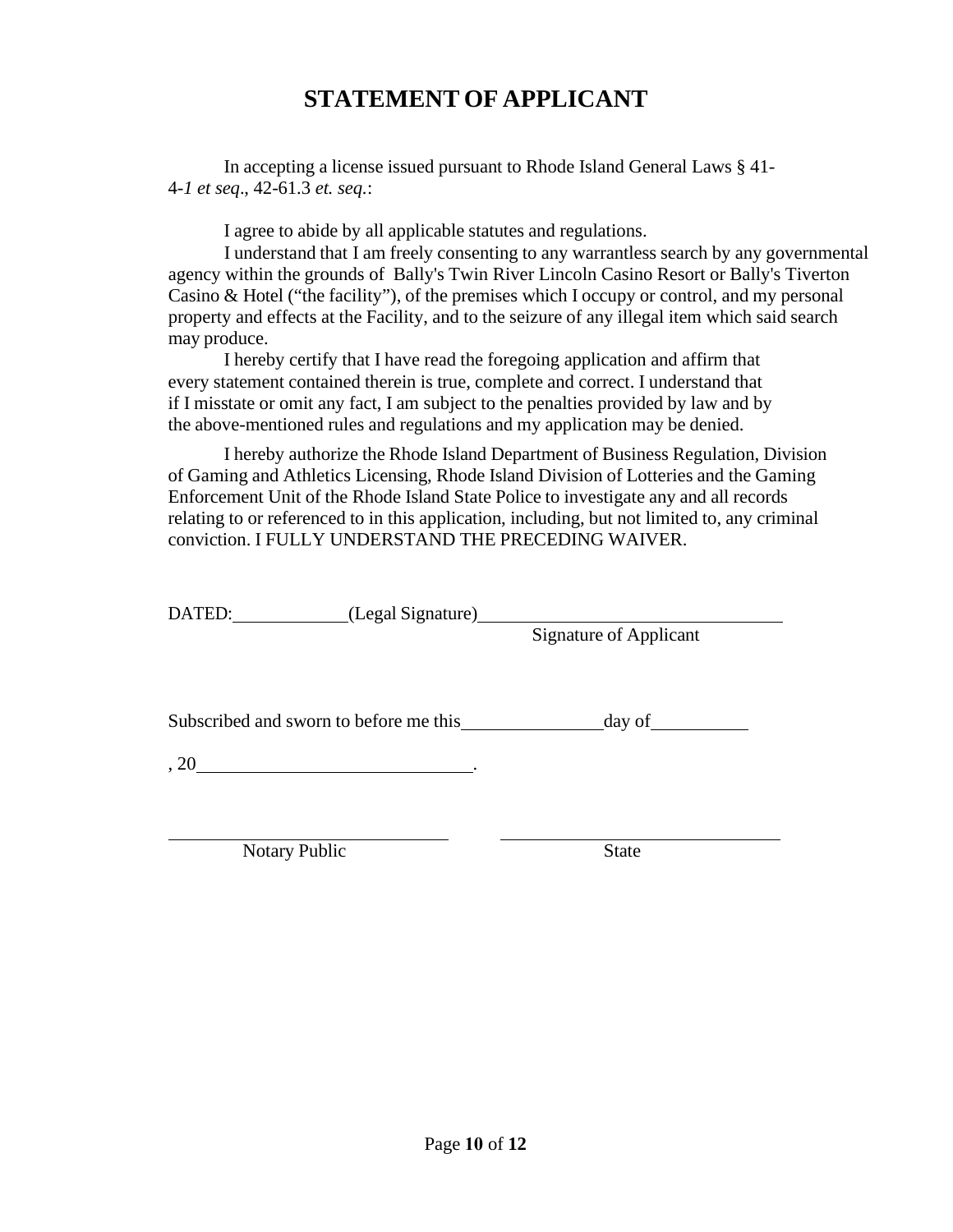### **RELEASE AUTHORIZATION**

To All Courts, Probation Departments, Employers, Banks and other financial institutions and All Governmental Agencies – Federal, State and Local, without exception, both foreign and domestic.

I,

# (PRINT NAME)

authorized the Rhode Island Department of Business Regulation, Division of Gaming and Athletics Licensing, the Rhode Island State Police, and/or the Rhode Island Division of Lotteries, pursuant to R.I. General Law §41-1-1, to conduct a full investigation into my background and activities.

Therefore, you are hereby authorized to release any and all information pertaining to me, documentary or otherwise, as requested by any employee or agent of the Division of Gaming and Athletics Licensing ("Division"), provided that he or she certifies to you that I have an application pending before the Division or that I am presently a licensee, registrant or to her person required to be qualified under the provision of Rhode Island General Laws §41-4-*1 et seq*:

I understand that this Authorization is to investigate records relating to or referenced in this Application or any licensed activity.

This authorization shall supersede and countermand any prior request or authorization to the contrary.

A photostatic copy of this authorization will be considered as effective and valid as the original.

DATED: (Legal Signature)

Signature of Applicant

have

Subscribed and sworn to before me this day of

, 20  $\blacksquare$ 

Notary Public State



Page **11** of **12**